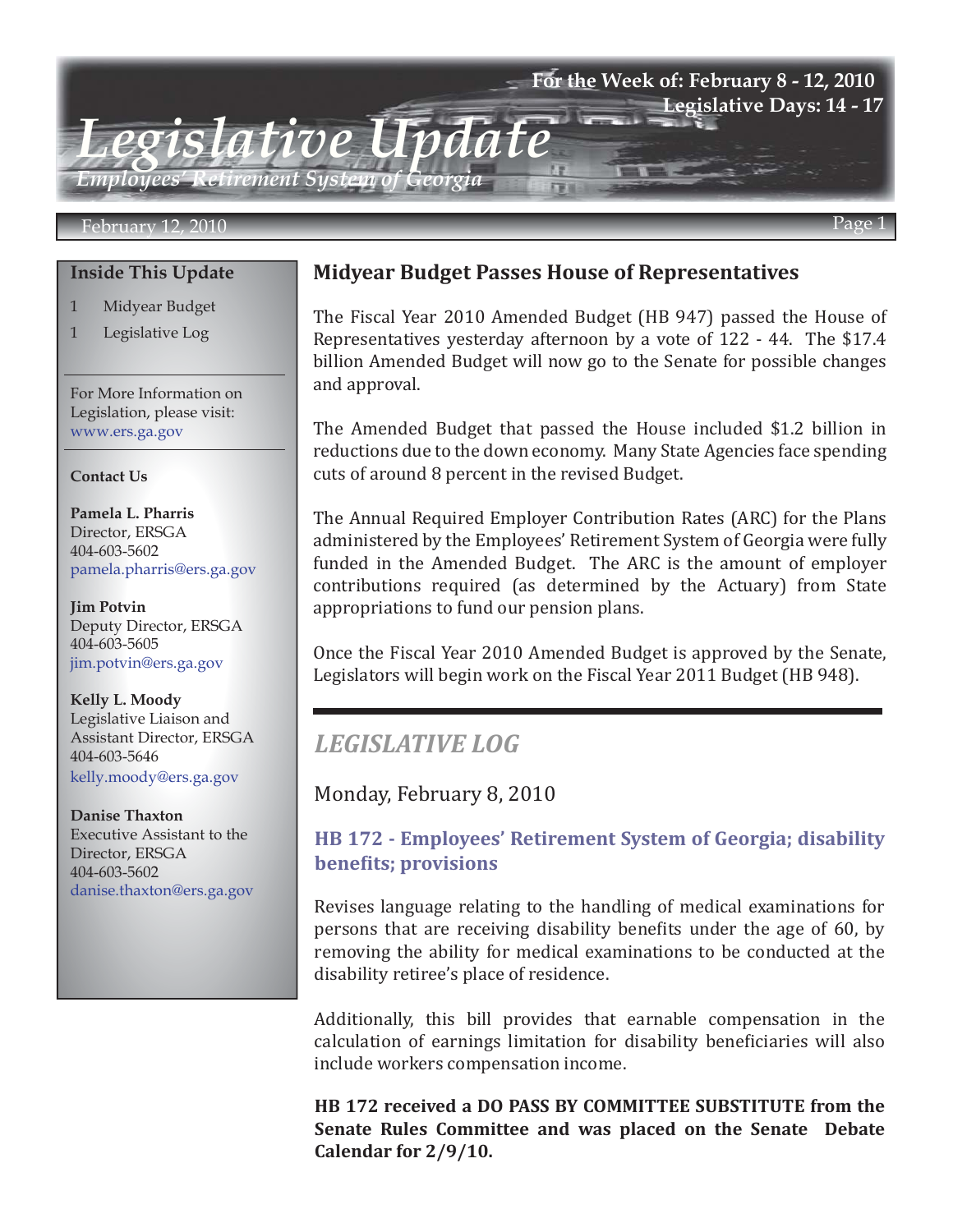Tuesday, February 9, 2010

# **[HB 172 - Employees' Retirement System of Georgia; disability benefits; provisions](http://www.legis.ga.gov/legis/2009_10/sum/hb172.htm)**

Revises language relating to the handling of medical examinations for persons that are receiving disability benefits under the age of 60, by removing the ability for medical examinations to be conducted at the disability retiree's place of residence.

Additionally, this bill provides that earnable compensation in the calculation of earnings limitation for disability beneficiaries will also include workers compensation income.

### **HB 172 received a DO PASS BY COMMITTEE SUBSTITUTE from the full Senate by a vote of 51 -1.**

# **[HB 320 - Georgia Environmental Facilities Authority; change name to Georgia](http://www.legis.ga.gov/legis/2009_10/sum/hb320.htm)  Environmental Finance Authority**

Changes the name of the Georgia Environmental Facilities Authority to the Georgia Environmental Finance Authority.

**HB 320 received a DO PASS BY COMMITTEE SUBSTITUTE from the Senate Rules Committee and was placed on the Senate Debate Calendar for 2/10/10.**

# **[HB 542 - Public School Employees Retirement System; maximum allowable benefit;](http://www.legis.ga.gov/legis/2009_10/sum/hb542.htm)  increase**

Increases the maximum benefit monthly benefit for PSERS members from \$12.00 to \$14.75 for each year of creditable service and increases the maximum monthly benefit from \$15.00 to \$16.00 for each year of creditable service, effective July 1, 2010, to the extent that funds are appropriated by the General Assembly.

Such increases will be payable to current and retired PSERS members.

### **HB 542 received a DO PASS BY COMMITTEE SUBSTITUTE from the House Rules Committee and was placed on the House Debate Calendar for 2/10/10.**

# **[HB 969 - Retirement and pensions; comply with federal law; amend certain provisions](http://www.legis.ga.gov/legis/2009_10/sum/hb969.htm)**

This legislation is sponsored by the Teachers Retirement System (TRS) and mainly relates to that system; however, there are changes in Chapter 1 of Title 47, as well as changes in the PSERS statute. Changes to PSERS include:

PSERS members who have not reached normal retirement age that return to service in any public school position which requires membership in PSERS must cease their retirement benefit and the retired member shall re-establish active membership in PSERS. At the end of such service, or upon normal retirement age and cessation of contributions, the retired member will receive a retirement benefit based on the member's total accrued service and;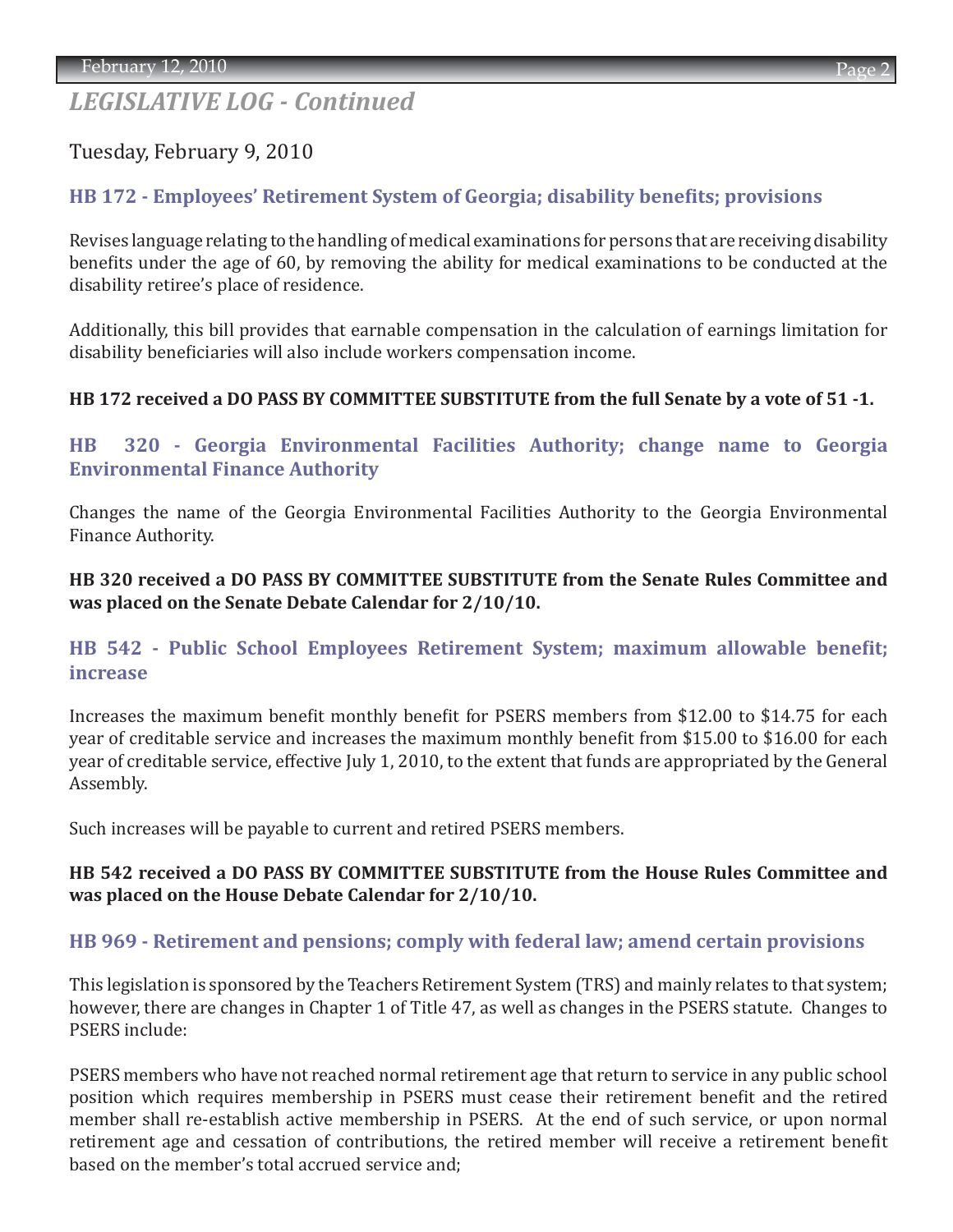• PSERS members who have reached normal retirement age and return to service as a public school employee in any position that would normally require membership in PSERS have the option to:

 •Cease their retirement benefit and the retired member shall re-establish active membership in PSERS. At the end of such service, the retired member will receive a retirement benefit based on the member's total accrued service or;

 •Not contribute to the system, in which event the member's retirement benefit shall not cease, and no additional benefits will accrue.

- Requires employers that employ retired PSERS members to certify in writing: •The name of the member and if the retired member is age 65 or older, •The retired member's election to either discontinue benefits and resume contributions or to continue receiving retirement benefits and accrue no additional credits under the retirement
- system. **•** Any employer that fails to give such notification shall reimburse the retirement system any benefits wrongfully paid. The retired member must notify the employer of their retirement status prior to employment.

#### **HB 969 received a DO PASS BY COMMITTEE SUBSTITUTE from the House Rules Committee and was placed on the House Debate Calendar for 2/10/10.**

Wednesday, February 10, 2010

# **[HB 320 - Georgia Environmental Facilities Authority; change name to Georgia](http://www.legis.ga.gov/legis/2009_10/sum/hb320.htm) Environmental Finance Authority**

Changes the name of the Georgia Environmental Facilities Authority to the Georgia Environmental Finance Authority.

### **HB 320 received a DO PASS BY COMMITTEE SUBSTITUTE from the full Senate by a vote of 55-0.**

## **[HB 542 - Public School Employees Retirement System; maximum allowable benefit;](http://www.legis.ga.gov/legis/2009_10/sum/hb542.htm) increase**

Increases the maximum benefit monthly benefit for PSERS members from \$12.00 to \$14.75 for each year of creditable service and increases the maximum monthly benefit from \$15.00 to \$16.00 for each year of creditable service, effective July 1, 2010, to the extent that funds are appropriated by the General Assembly.

Such increases will be payable to current and retired PSERS members.

#### **HB 542 received a DO PASS BY COMMITTEE SUBSTITUTE from the full House by a vote of 166 - 0.**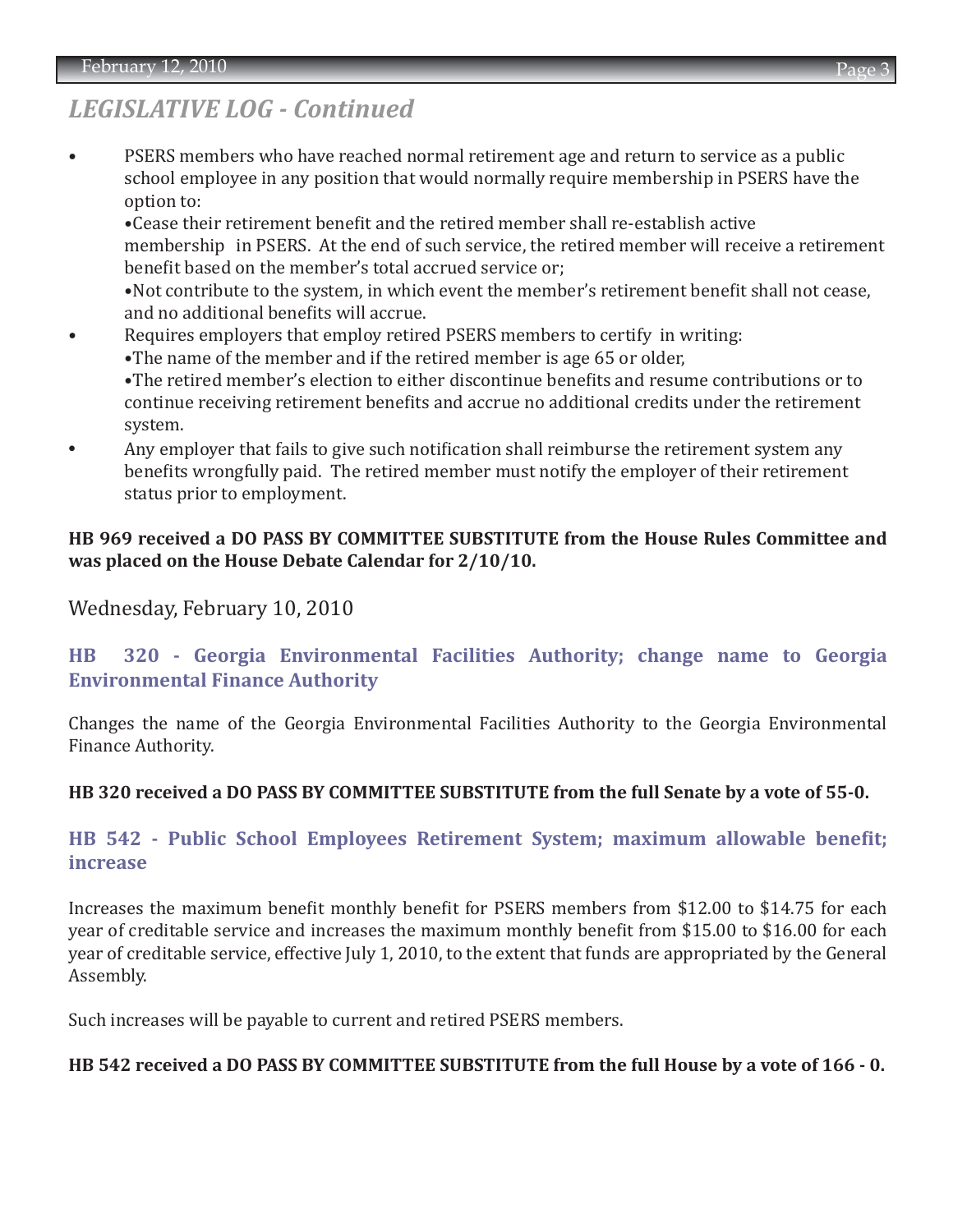### **[HB 969 - Retirement and pensions; comply with federal law; amend certain provisions](http://www.legis.ga.gov/legis/2009_10/sum/hb969.htm)**

This legislation is sponsored by the Teachers Retirement System (TRS) and mainly relates to that system; however, there are changes in Chapter 1 of Title 47, as well as changes in the PSERS statute. Changes to PSERS include:

PSERS members who have not reached normal retirement age that return to service in any public school position which requires membership in PSERS must cease their retirement benefit and the retired member shall re-establish active membership in PSERS. At the end of such service, or upon normal retirement age and cessation of contributions, the retired member will receive a retirement benefit based on the member's total accrued service and;

• PSERS members who have reached normal retirement age and return to service as a public school employee in any position that would normally require membership in PSERS have the option to:

 •Cease their retirement benefit and the retired member shall re-establish active membership in PSERS. At the end of such service, the retired member will receive a retirement benefit based on the member's total accrued service or;

 •Not contribute to the system, in which event the member's retirement benefit shall not cease, and no additional benefits will accrue.

- Requires employers that employ retired PSERS members to certify in writing:
	- •The name of the member and if the retired member is age 65 or older,

 •The retired member's election to either discontinue benefits and resume contributions or to continue receiving retirement benefits and accrue no additional credits under the retirement system.

**•** Any employer that fails to give such notification shall reimburse the retirement system any benefits wrongfully paid. The retired member must notify the employer of their retirement status prior to employment.

### **HB 969 received a DO PASS BY COMMITTEE SUBSTITUTE from the full House by a vote of 165 - 1.**

## **[HB 997 - Social Security Coverage Group; State Personnel Administration jurisdiction;](http://www.legis.ga.gov/legis/2009_10/sum/hb997.htm)  provide**

Updates Chapter 18 of Title 47 relating to Social Security and moves the responsibilities to the State Personnel Administration.

#### **HB 997 received a DO PASS from the House Rules Committee and was placed on the House Debate Calendar for 2/11/10.**

Thursday, February 11, 2010

## **[HB 249 - Public Retirement Systems Investment Authority Law; define certain terms;](http://www.legis.ga.gov/legis/2009_10/sum/hb249.htm)  provisions**

Authorizes the Georgia Firefighters Pension Fund to invest in certain alternative investments.